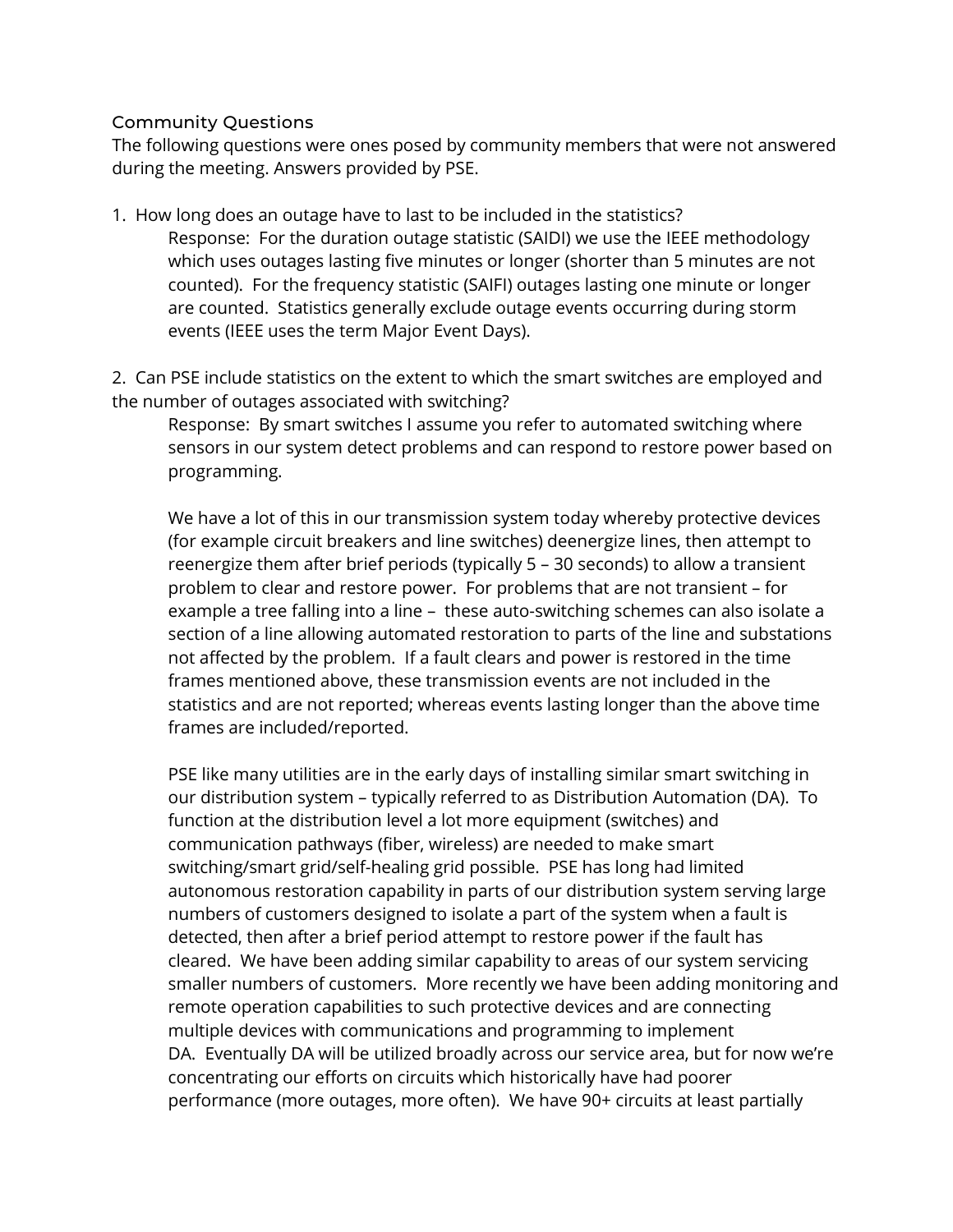equipped with DA today, with our first in Bellevue going 'live' in the near future. Outage events which can't be restored within 5 and 1 minutes time frames above are now and will continue to be reported.

## 3. Is the number of short-term outages reasonable?

Response: "Reasonable" would need to be defined. Simply put for some customers any outages of any duration or frequency fall somewhere in the not desired – not acceptable range.

4. How many short-term outages due to switching show that something is wrong with PSE's systems?

Response: Switching automation in both the transmission and distribution systems is intended to address a couple of situations that can occur.

The first is a transitory event/problem causing a 'momentary' fault to occur. In this case, the automation can deenergize a part of the system for a brief period, then reenergize, and if the fault has cleared, power is restored.

In the second case when a problem in the system isn't transitory, the automation is intended to isolate the problem section of the system while restoring as much of the system (and customers) to service as possible (the switching part). In such instances investigation and correction/repair response is needed before service to all customers can be restored.

An electric utility system is inherently subject to outside forces/influences that we cannot fully or practically control – trees and animals for examples. As to "how many short term outages would indicate that there is an issue" to address, that would likely vary depending on the circumstances. Automated response to events affecting our system is just one way to improve system resilience and reliability. PSE will still watch for trends that indicate that other action(s) may be appropriate. Automated switching response to events does not lead to an assumption "that nothing is wrong with the system."

5. Is PSE now delaying or avoiding tree maintenance because they can rely on the switch to reduce the number of outages due to trees coming into contact with power lines? Response: In short, no. PSE is required to maintain vegetation in proximity to our system for safe system operation with an overall intent to provide public safety in proximity to our system. PSE has not/does not reduce vegetation maintenance in proximity to overhead power lines when any form of protective/event response devices/technology is added to the system. For example, replacing bare overhead conductors (wires) with covered conductors (less affected by transient vegetation contacts) and adding event response automation to our system does not alter our vegetation management practices or management frequency.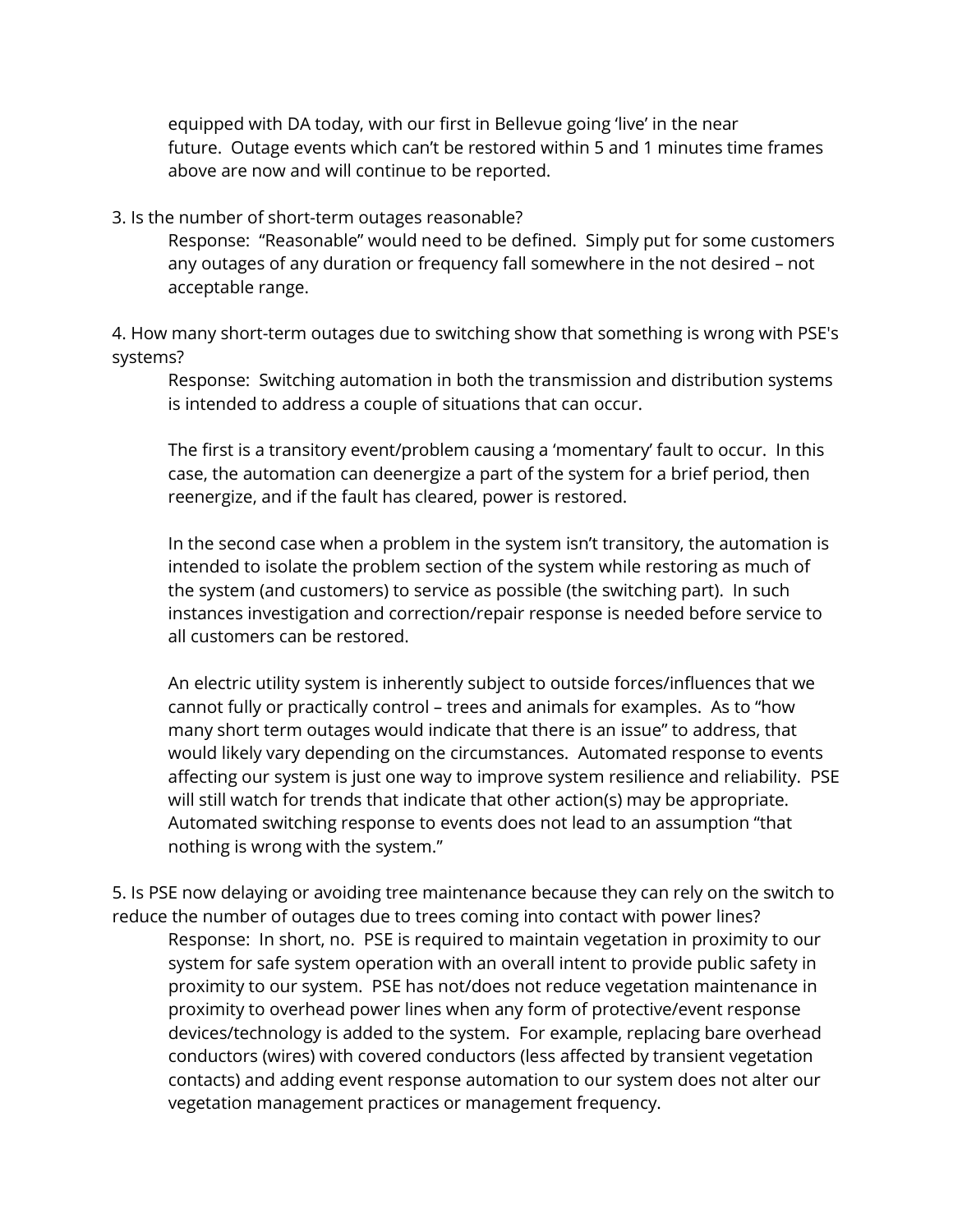6. Can PSE work with the City of Bellevue to improve the character of the installation of new lines to preserve the tree canopy as far as possible and, when not possible, make sure remediations are aesthetically pleasing?

Response: In short, yes; we have done and will continue to do so. When there is a need to make a system improvement, such as add a transmission line to our system, impacts to trees along the project alignment will occur. PSE works with the City and the Community to achieve replacement vegetation plantings – including trees that can be compatible with power lines – in our projects. "Aesthetically pleasing" is in the eyes of the beholder, but all PSE power line (and other facility) projects reviewed and permitted by the City typically have vegetation replacement and installation components.

7. What considerations are used to determine the aesthetics of the transmission poles? Can they be made to match existing poles?

Response: PSE selects poles to be used in transmission line construction based on the needs of the project. We will typically use round wood poles wherever possible. Many people seem to prefer wood poles compared to steel or other materials. In instances where a wood pole does not meet the engineering need, other pole types are considered, including engineered laminated wood poles (rectangular 'glue-lams') and steel. Fiberglass poles can also be used where there may be water quality concerns (in place a treated wood). Rather than aesthetics, pole choice is made by the engineering needs of the particular location and which type of pole can both best do the job and work in a given location – for example a laminated pole may be so large that it is undesirable for one more reasons or simply may not 'fit' at a given location so an alternative pole choice may be needed.

8. Why did PSE choose glulam poles in the Eastgate transmission upgrades over steel poles similar to those used for stoplights?

Response: When a pole needs to be self-supporting (not be guyed with wires to anchors in the ground) the choice is often between an engineered wood pole or a steel pole. Many people tell us they prefer the look of wood to steel. An engineered wood pole can often be installed directed imbedded in the ground or in a steel casing vibrated into the round. By contrast a steel structure may need to be installed on a reinforced concrete foundation taking up additional ground space. Existing improvements (utilities) in the ground may also be a factor in the options for poles at specific locations. In this instance PSE understood that the community preferred use of wood poles wherever possible for